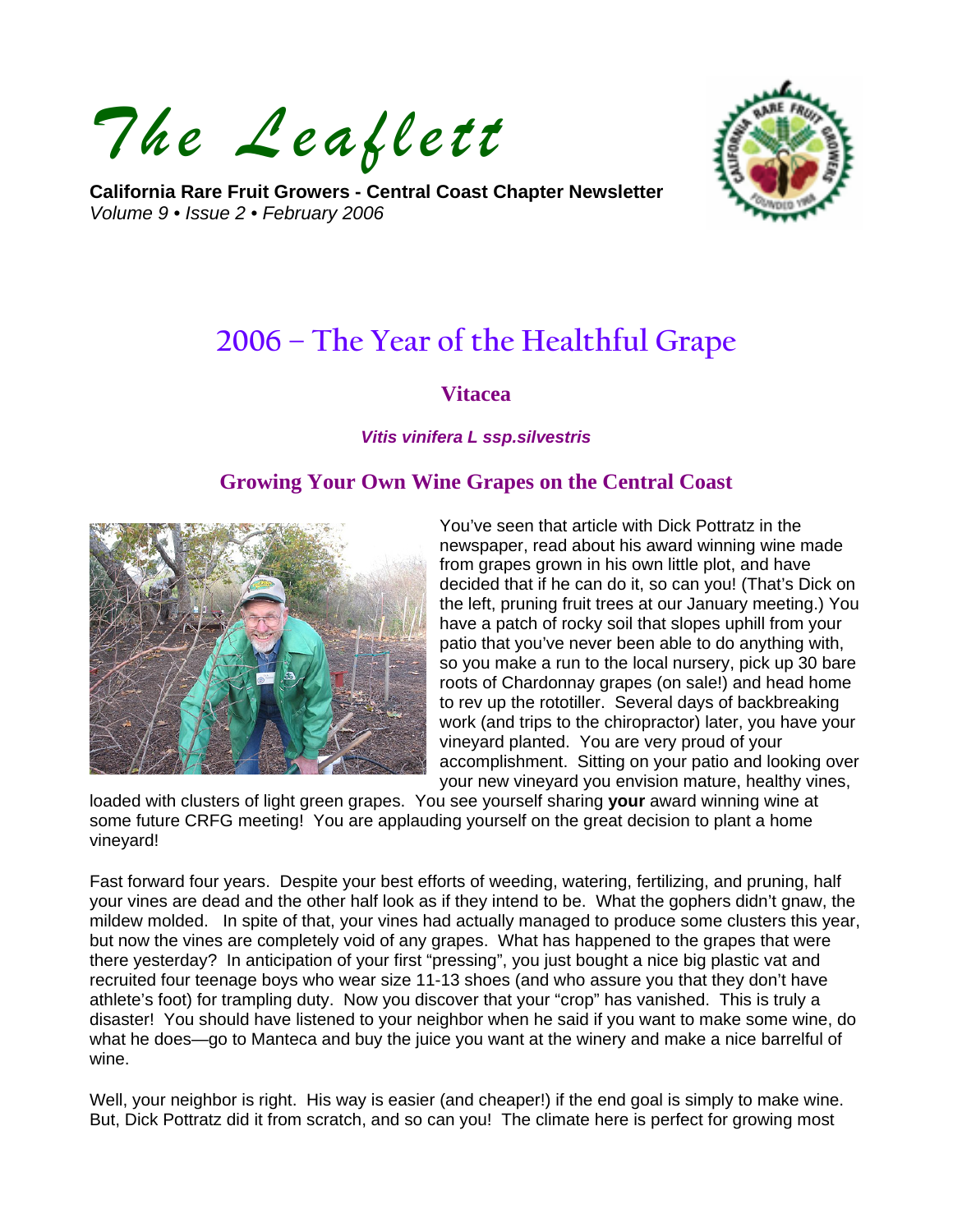types of wine grapes, especially Syrah, Pinot Noir, Chardonnay, and Zinfandel. So, if a person likes white wine, Chardonnay wasn't a bad choice. (It is only a bad choice if you want to grow vines for commercial wine production. It has been over planted!) Even the location—a rather rocky hillside wasn't awful. Using the rototiller wasn't wrong. Buying bare root plants from the local nursery was okay. What did you do wrong that Dick does right?

After talking to Dick about his vineyard of 20 Syrah vines, I guess I'd have to say—nothing! In spite of winning silver and bronze medals for his wines in 2005, he insists he isn't an expert in growing grapes. He has had more than his share of growing disasters!

"Grapes grow well in poor soil", says Dick. "They don't need a lot of water or fertilizer. But in this climate, what they do need is to be sprayed for mildew." This was a lesson Dick learned the hard way. During the growing season, Dick sprays his vines about three times a month with wettable sulfur. He has them trained on regular steel staked wires and he uses a quadrilateral spur pruning method. His best year, those 20 vines produced 400 pounds of grapes, with every 15 pounds supplying about one gallon of juice to be turned to wine. When he thought he didn't need to spray with sulfur, he ended up with only 60 pounds of grapes! Battling gophers and ground squirrels is a never-ending chore. Use whatever method works best for you in maintaining plants in the rest of your yard, but don't imagine they are just going to "go away." And why did your grapes disappear?

"Birds," says Dick, "managed to get into my vines and eat most of the crop, even though I had them netted. I've figured out what I did wrong, but it's too late this year." Birds fly in and decimate ripened grapes in hours. They can find holes and spaces in netting to get into the center where they can eat, but often, they can't get out and end up dying there, bellies full of your grapes! It is unlikely you will ever manage to get a decent crop unless you net your vines.

So, get back down to the nursery and get a few more plants to fill in where the others are completely gone. As bad as the ones still there look, they will be fine after they've lost those ugly mildewed leaves and sprouted lovely new ones. Just remember to spray them next year! Prune them right. Unless your soil is very poor, grapes don't require much fertilization. Apply no more than 1/4 pound of 10-10-10 fertilizer in a circle up to 4 feet away from each vine. In following years when the vines are established, apply about a pound up to 8 feet away from the base if growth was slow or foliage color poor the previous season. Do this only when the buds start to swell in the spring. Aphids and mites are common garden insects that you may find on your plants. Treat them the way you do in the rest of your garden. Don't get rid of the vat or break-off your friendship with those big-footed teenagers. Next year you just may give Dick Pottratz a real run for his money!

## **January Meeting**

Art DeKleine opened the first meeting of 2006 in a room crowded with over 100 members and guests waiting in anticipation to hear Cal Poly professor, Dan Lassanske, bestow on them the secret to the perfectly pruned tree. Art got the business out of the way first, namely clearing the way for the slate of officers to be voted on. (That was quickly taken care of. See the election results at the end of this article.) Joe Sabol made a great case for why more of us attending our local chapter meetings should be members of the parent organization for the small annual fee of \$30. (Six new members joined the parent organization and six more renewed.) There were a few updates on the progress being made for the Festival of Fruit being hosted by our chapter in September. Sandra Pirghaibi, our meticulous historian, gave a brief talk on the yearbooks she has been putting together (with assistance by Marie Moyer) and presented another completed one to the chapter. The meeting was then turned over to Dan Lassanske.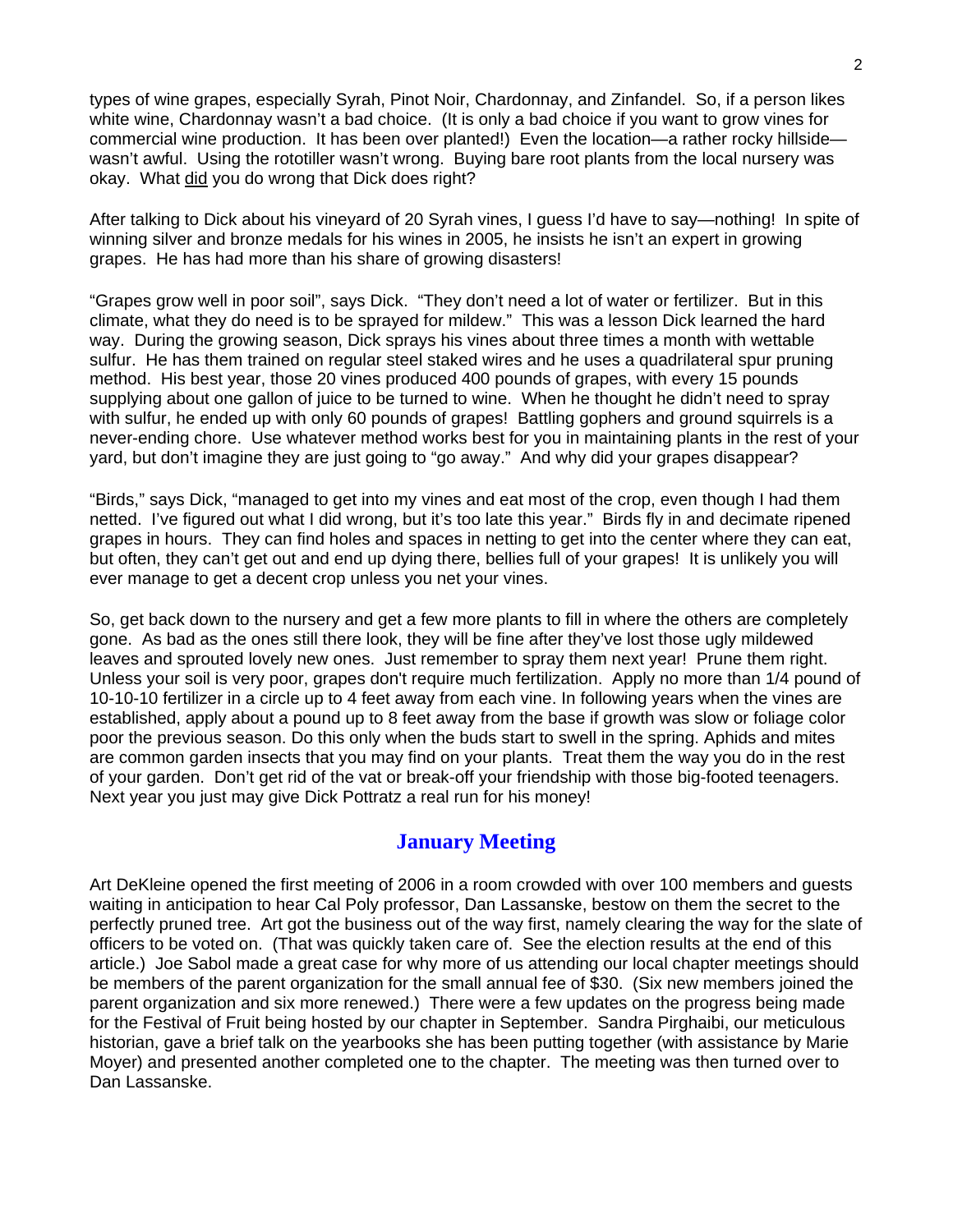"Trees have feelings," said Dan. "Don't prune them with dull shears. Don't go out in the orchard and take your frustrations out on them after a bad day. Take a clue from Joe Sabol. Smile at your trees. Hug them! They'll respond in kind!" Then he proceeded to show us exactly how to cut and shape a tree into a nice "roundy, moundy" form. According to him, you should use well-sharpened by-pass type hand pruners or loppers and make your cut at an angle close to an out facing bud. "Stumps don't grow," Dan said several times. Flat-topped cuts allow water to sit on top and



become the perfect breeding ground for disease, as well as creating a magnifying glass effect for the sun, causing sunburn. (Great photo demonstrating correct cutting technique was taken by Paul Moyer, as was the one below in the orchard.)

The rain held off just long enough for Dan to teach the indoor portion of his grafting course. As he finished his lecture with the statement that "class will resume in the orchard", the sky opened up and it began to pour! We thought 2006 would be a repeat of 2005, but by the time we'd gathered our belongings and chatted a bit, the rain stopped as suddenly as it had begun, the sun came out, and we were able get into the orchard with no further problems. (The orchard is not muddy, thanks to the wonderful layer of mulch!)

Once in the orchard, Dan continued his excellent pruning class, reminding us again that our goal is to have "a nice looking tree that bears fruit." Most of us attending his demonstration were not trying to grow fruit commercially, which Dan admits requires a different pruning concept entirely. Dan gave us some practical demonstrations and then turned us loose on the orchard. By the end of the afternoon, almost the entire orchard had been pruned and we all felt confident that we could go home and give our own trees the proper shaping. It was a win/win situation for all attendees!



#### **Chapter Officers 2006**

Co-Chairs: Art DeKleine, Bob Tullock; Program Chair: Joe Sabol; Program Assistant: Carol Scott; Secretary: Rhonda Underwood; Treasurer: Dick Pottratz; Web Master: John and Choung Crowe; Web Assistants: Pet and Marvin Daniels, Art DeKleine; Raffle Directors: Marvin Daniels, Larry Hollis; Historian/Archivist: Sandra Pirghaibi, Marie Moyer; Photographer: Paul Moyer; Assistant Photographer: Ronald Blakey; Refreshments: **Open\***; Friendship Chair: **Open\***; Newsletter Editor: Lennette Horton; Newsletter Mailing: Art and Doris Henzgen, Linda Hauss; Community Orchard Coordinators: Joe Sabol, Pet and Marvin Daniels; Apple Grafting Coordinators: Joe Sabol, Marvin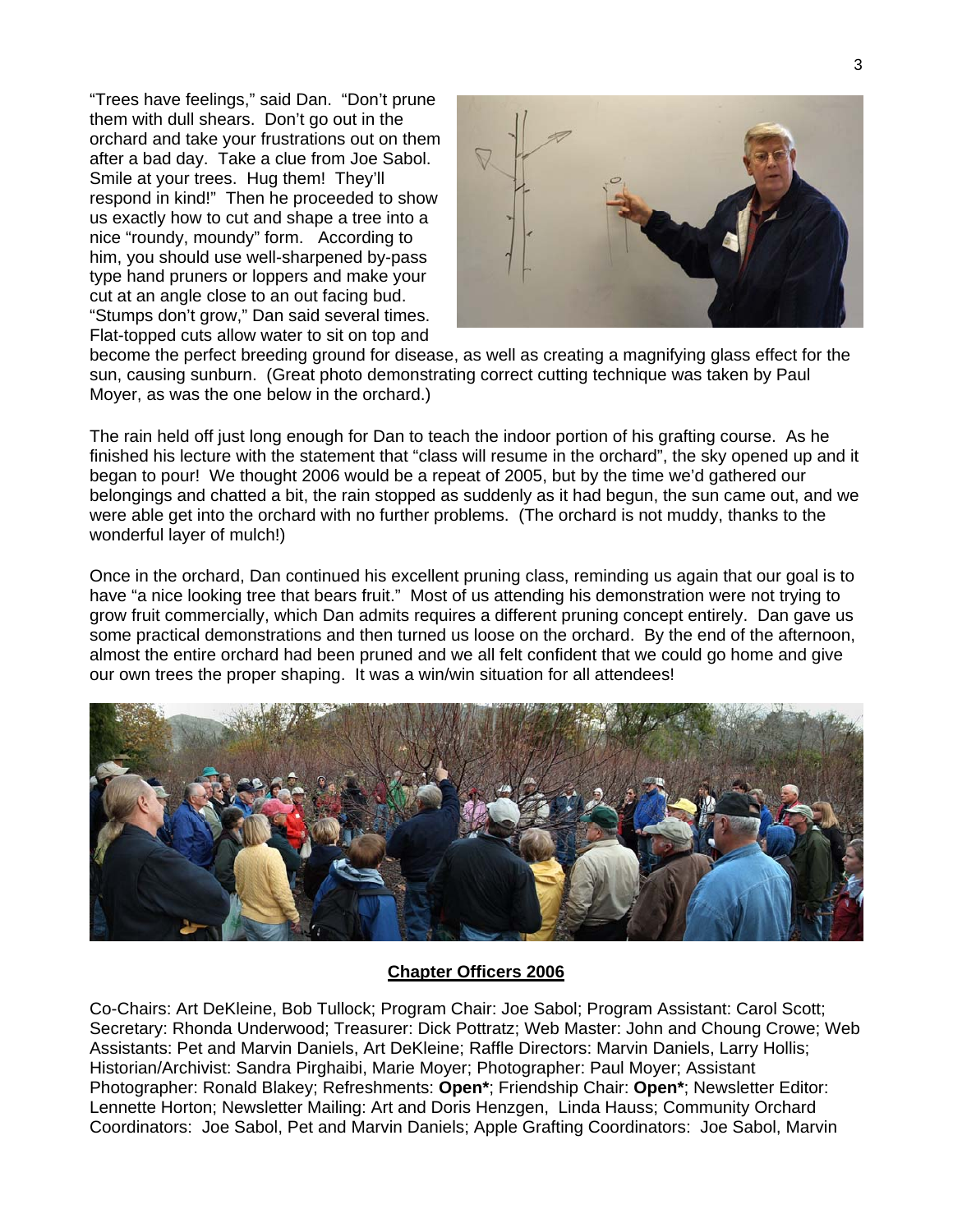Daniels, Patti Schober. Festival Steering Committee Co-Chairs: Joe Sabol, Pet Daniels. \*Volunteers are needed for these positions!

## **Orchard Work Day**



There were 12 trees that were left unpruned after the pruning class. Pet and Marv Daniels quickly organized a workday for January 28. Those that turned out to assist (Pet, Marv, Sandy, Paulski, Larry, Roberta, Jaleah, Art, Evelyn, Joe, Steve, John and Choung) managed to get those trees pruned, as well as cleaning up most of the trimmings that had been left. Then, still eager for more, they went to the Cal Poly vineyard and collected grape cuttings for Bob Tullock and his crew, who will have them available at the Festival of Fruit. There is always something to do in the orchard. If you have a spare moment, your help would be much appreciated. There are no parking fees on campus on the weekend. For more

information contact: Marv Daniels [marvnpet@aol.com](mailto:marvnpet@aol.com) or Pet Daniels [petmarv@aol.com](mailto:petmarv@aol.com)

## Ask an Expert

Aura Carmi, a CRFG member who lives near Camarillo in Ventura County has a very old and unusual apricot growing in her yard. She has been told that the best way to propagate it is to graft it onto other rootstock, but she isn't sure what kind of rootstock is best, where to get rootstock, or even how to graft. Her questions reached Joe Sabol who gave her some great advice—advice that might help any of us having the need of saving an old tree from extinction. Following is most of Joe's answer to her.

"Dear Aura,

Glad you are trying to save a very special unusual apricot! Grafting is the best way to save the genetics in that very special apricot!!! Grafting is not all that hard to do.

Here is some advice for you:

1. Graft it to any apricot tree you can find--a neighbor's tree or a fellow CRFG member's tree--keep it alive first! Keep those genetics alive somewhere, anywhere! You can then go back to that tree and take scion wood (and fruit) because your original tree is now very much alive down the street or across town. Do this regardless of your success finding rootstock this year!

2. Citation and Marianna should be OK for your rootstock. They are not easy to find at your local nursery. Wholesale nurseries such as Dave Wilson, Burchell, and Orange County Nursery might be a good source but they are reluctant to sell and ship one or two rootstock. All three of these nurseries sell over a million rootstocks each year so you need to know someone to get them to take the time and effort to ship one root to you. Talk to Norm Beard, he may help to get a few Citation roots? Shucks, he can find anything!

3. Now for good news: Any seedling apricot would be fine! Check with your local CRFG Chapter and see if anyone has an apricot seed growing in their compost pile, go get it, dig it up, pot it, the graft your cot to the seedling. Put the word out that you want any seedling apricot that has a diameter of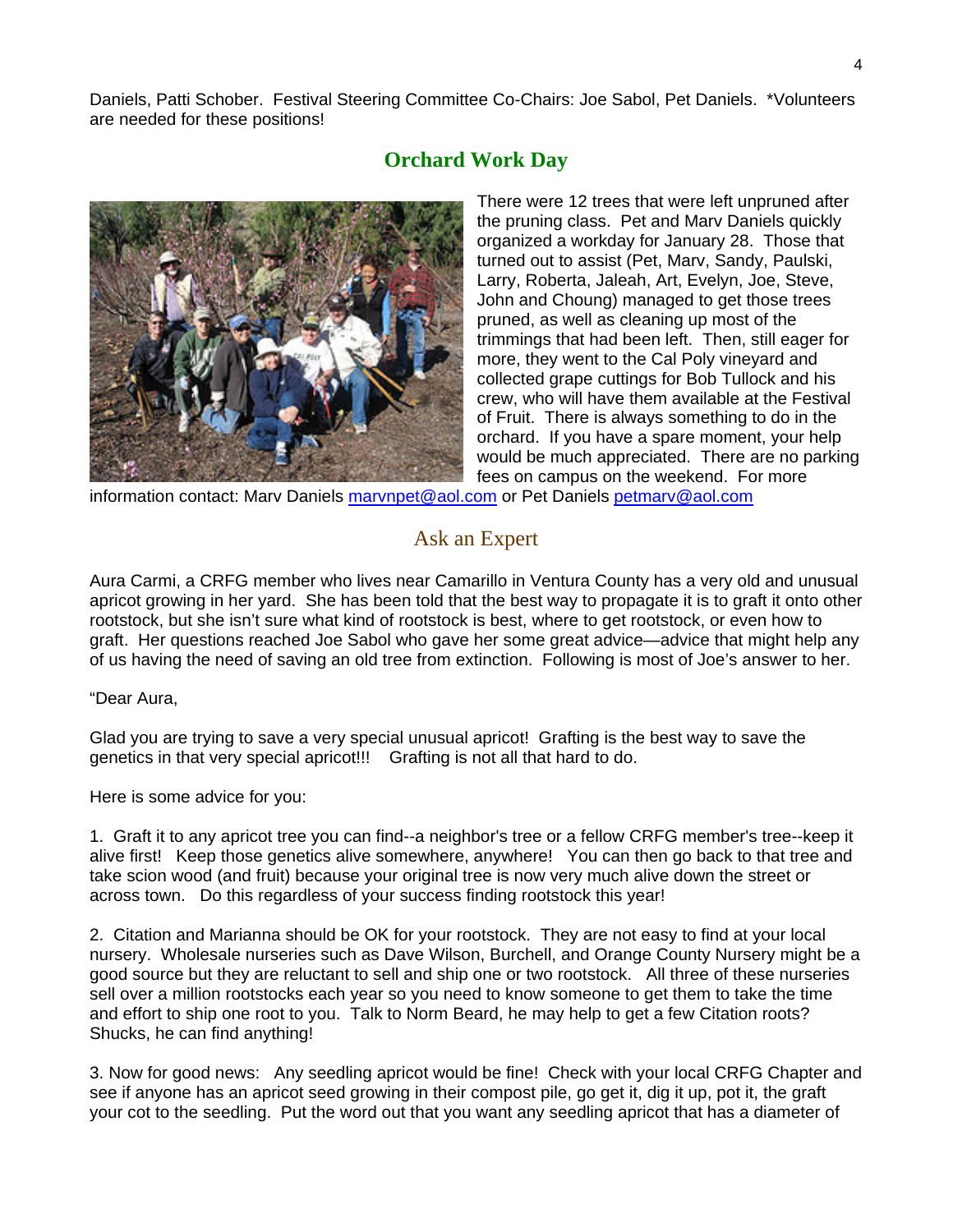about 1/4 inch to 1/2 inch at the 6 to 10 inch mark on the seedling. Go dig it up in January, pot it and then....graft it in late February after you do number 5 or six or seven below.

4. More good news: Go buy a bare root apricot tree in January, any variety. Buy it at Home Depot for \$13, cheap. Plant it. Then, graft it over to your unusual apricot in February and you are in great shape. This may be a much better idea than trying to buy one rootstock from a very busy wholesale nursery! Leave the two apricot varieties on the tree for a while; they may help to pollinate each other if they bloom the same time! Keep reading.

5. Really good news: Attend our Scion Exchange and rootstock sale here in San Luis Obispo on February 18 at 1:30 p.m. at Cal Poly. We sell rootstock for \$2 each--cheap. We will have Nemaguard Roots for sale at \$2 each. They will be an OK rootstock for your apricot. We would love to see you here at our meeting. Keep reading number 6.

6. Now for the fantastic news: Attend our Scion Exchange and Grafting Party here in San Luis Obispo on Feb. 18 at 1:30 p.m., same as number 5 above and learn to graft! We will have 4 or 5 demonstrations going all afternoon, with expert grafters demonstrating how to graft your apricot. Bring some of your apricot scion wood to the meeting, buy a root or two, and I will help you graft it to your \$2 rootstock that same afternoon! I will also ask you for 6 inches of the scion wood to put on my apricot tree!

7. More great news for you: Attend the CRFG Meeting in Santa Barbara on Feb. 25. I will be there too; teaching the SB/Ventura CRFG Chapter how to cleft graft an apple tree. The same process will work for your apricot. You need to learn to graft so you can keep the special apricot tree alive for the generations to come!

8. Practice your skills. Connect up with Bob Vieth and go grafting at the local high schools right near you!!! Bob is teaching apple grafting at Camarillo, Carpentaria, and Ventura High Schools in February and early March. He would love to have you join him. You need not be an expert to go with him. He needs help counting grafting knives at the end of each class! He is getting a cc of this note.

9. Connect up with Jim Bathgate. He is a CRFG Member way down south near San Diego and LOVES apricots, especially ones that might be low chill and super delicious! He may have 9 other suggestions for you. He is the pro. I am one of his students. Jim is getting a cc of this note.

I hope this helps you and you can select and "do" a few of the activities above and keep that special apricot tree alive and perhaps share it with others in CRFG!"

## Dormant Pruning and Saving Scion Wood

Many of us are pruning our deciduous fruit trees right now. We hope you will consider saving some of your best shoots for our annual Scion Exchange in February. There are two ways to do this: First, as you prune, save those freshly cut scions! Label them, bundle them up in 10 to 12 inch lengths, pencil thick, healthy wood only, and put them in a polyethylene bag with one moist paper towel, and put in your refrigerator. The second method is, as you prune your tree do NOT prune the best scion wood. Leave those 10 or 20 shoots on the tree until February 17, the day before our Scion Exchange! You must handle these with great care because the buds may be pushing and more pronounced and more likely to be broken off with rough handling. If you do this pruning on the afternoon of February 17, label them, and place them in a poly bag with a wet paper towel--but no need to put all these in a refrigerator!!! Joe Sabol, (805) 544-1056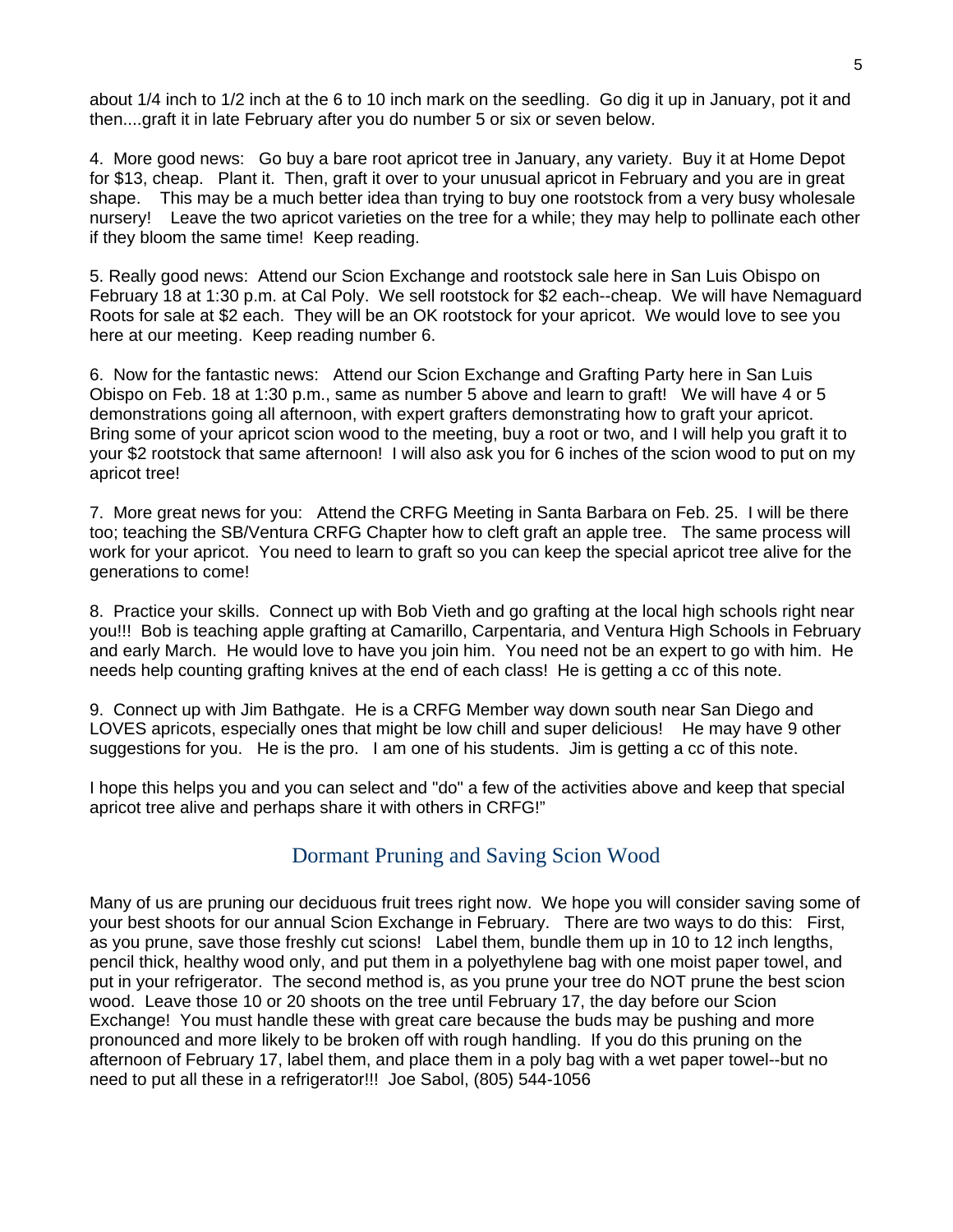### Festival of Fruit 2006

The exciting event known as the "Festival of Fruit" will be held September 5 through 9, 2006, right here on the Central Coast. We are expecting a turnout of at least 400 people from some of the other 22 CRFG chapters in the state, as well as at least 150 people from our own chapter. It is a memorable and fun event and one all of you will want to be a part of. We need "many hands" to make it successful. If you can help, call Pet Daniels at 773-9311 and cheerfully volunteer your services!

The next meeting of the Festival Steering Committee will be at 6 p.m., Tuesday, February 17, 2006 at the Pismo Outlet Center Community Room.

Local Rare Fruit of the Month—February—Sapote By Pet Daniels

> Ah Yes! Sue Belle is my favorite girl! She is sweet, delicate, productive, and controllable to 7 or 8 foot tall with watchful pruning of the top branches and the fruit is ripening in a constant stream! It's called double cropping, but actually we have fruit all year!

Harvest is one at a time with the color being the factor in picking the light colored, almost yellow, fruit and allowing it to ripen at room temperature similar to an avocado. Once in a while a fruit will soften on the tree and when that is picked it is marvelous! They do drop when soft so I am attentive to the fruit and check it often for the ripeness. If I were to select only one tree for my garden here in Pismo Beach, I would select the Sue Belle White Sapote. I feel it is superior to the Vernon variety as Sue is sweeter, and has a more tender skin. She is not a good selection for a commercial grower for the reason that a tougher skin is better for shipping.

What's the flavor of Sue Belle Sapote? She is delicate and sweet,

but not sickly sweet! The texture is creamy and smooth, juicy tender flesh! It can be eaten before it gets soft and is sweet and crunchy! Unlike a ripe avocado, Sue Belle Sapote is not rubbery. I think the closest in texture is a creamy ripe pear. In flavor I don't think it compares with any other fruit--just my opinion as I have eaten Sapote since I was very small. Sue Belle is a queen!

The Sapote is not going to fruit from a seed in my estimation. I have had no luck that way, but grafted, it can be a Sue Belle and a very healthy plant. I have no problems with disease or insects on my tree! If you have a seedling and would like some grafting wood please contact me.

(According to Joe Sabol, Pet is absolutely right. A Sapote seedling will not produce fruit, as attested to by Joe's beautiful but not fruitful ten-year-old tree pictured on the left. **He** finally got some grafting wood from a Sue Belle in January, so he hopes to have a crop in the near future. Pictured above is the one-year-old bark grafted tree at the home of Barbara and Lloyd Matthews. It already has blossoms! )

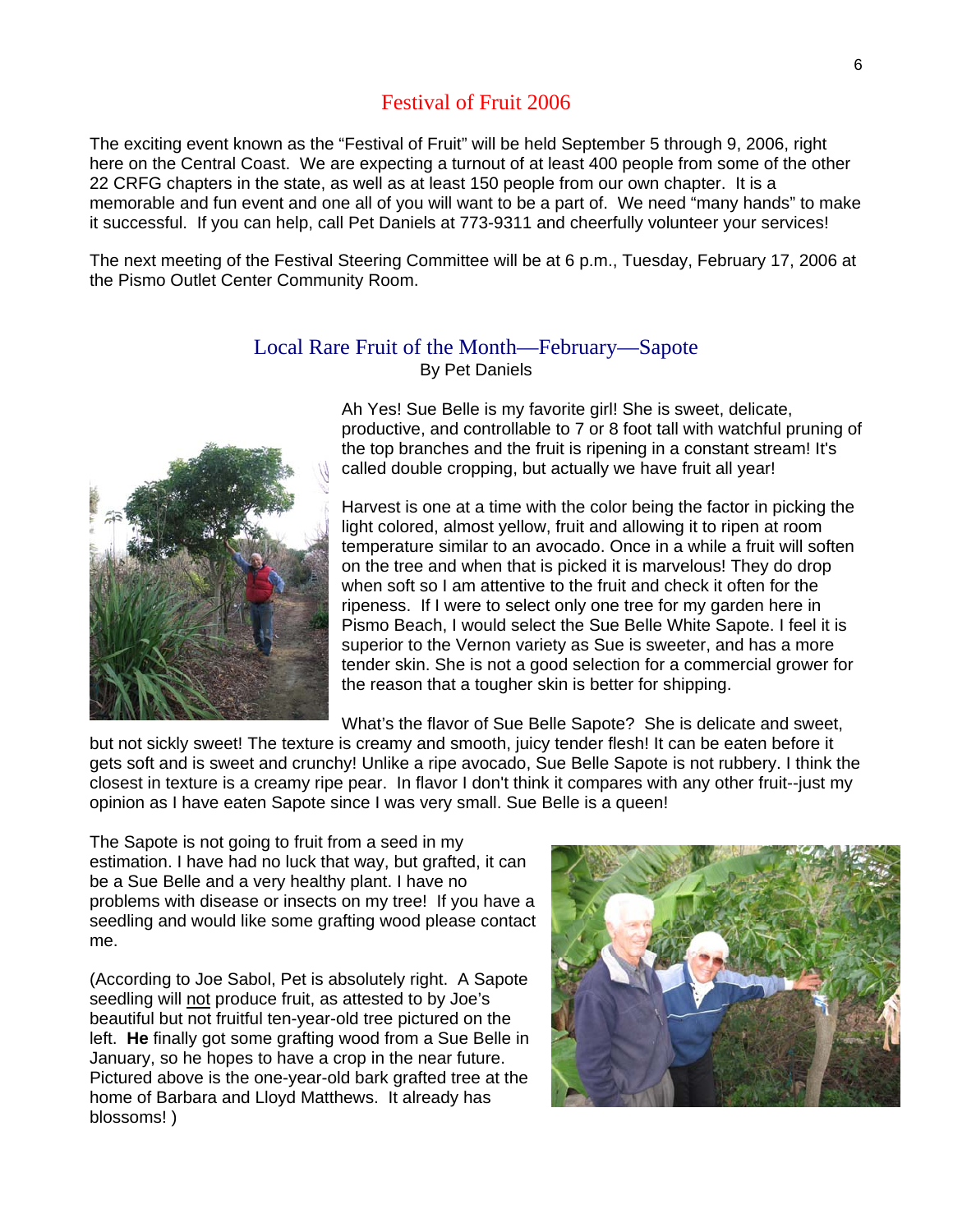#### **Announcements**

**Welcome to Our Chapter:** Mark Skinner, Ron and Liz Helgerson, Bill Casella, Skip Dyke, Joe & Carol Lorenzini, Kristyn Kellogg, Thorv & Mary Lou Hessellund, Sanford White, and Bob Asbell.

**SARC Sponsored "RESTORATION AND SELF-CARE 101" Workshop:** Nutritionist and chef Craig Lane will hold a workshop to cover practical instruction/tips for vibrant health including delicious and therapeutic cooking skills, activation and restoration of sublime body systems (drawing from Western, Oriental and Ayurvedic modalities), stretching and movement, and work with sound and dialogue. Expert instruction combined with outdoor activities, participant interaction and fabulous meals promise to make this a weekend to remember. The workshop will be held in San Luis Obispo on **Saturday, Feb 4th from 1-6pm and Sunday, Feb 5th from 10-5pm** (dinners to follow are optional). Sliding scale tuition: \$80 - \$150 (scholarships are available based on need). Contact Hunter Francis at 756- 5086 for more information.

**Reminder from Marv Daniels:** We use the PG&E Community Center for our annual December meeting and potluck. PG&E has always been happy to let us use the facility, but this year, we didn't do a good clean-up job. *"Just to let you know that we had a complaint that there was quite a mess left from the plants when your group was here December 10. Our janitor had to perform extra work to clean up after your group. We look forward to the Rare Fruit Growers coming back; however every group does have to clean up after themselves. Thanks, PG&E Rep.* 

**Join the Parent Organization:** Many of our chapter members are also members of the Parent association and, for those of you who aren't, perhaps you **should** consider joining. With parent organization membership you receive a wonderful color magazine, *The Fruit Gardener***,** filled with great articles on fruit growing, news, many chapter activities and contacts. Dues are **\$30 annually** or **3 years for \$87**. Membership applications are available from **Joe Sabol**. Call him at **544-1056** if you can't find him at a meeting. (With Joe's encouragement, **SIX** new members signed up for the national organization and **SIX** people renewed at the January meeting!)

**Return of the Dave Wilson Fruit Tasting Event:** Mark your calendars now for **Saturday, August 12, 2006** when Dave Wilson Fruit Tasting will return to Cal Poly in San Luis Obispo. This has been a **wildly** popular event that we weren't able to host this year. (Yes, I **do** mean "wildly". Have you ever seen fruit enthusiasts high on fructose?) Note that this is less than one month before we host the Festival of Fruit. **Your** assistance is not only requested, it is **NEEDED**!

#### Calendar of Meetings – 2006

Meetings are held the **second Saturday** of the month and begin at **1:30 PM** unless otherwise indicated. Bring a friend, car pool, and, for most meetings, **bring a chair** for all in your party. Pet Daniels suggests we bring our own bottled water to drink, too. What fun it is to be a member of CRFG!

**February 18—Annual Scion Exchange—Cal Poly Crops Unit: (Note that this is the third Saturday of the month!)** This is another very popular meeting, and one you won't want to miss! There will be grafting demonstrations, a scion exchange, rootstock for sale, and grafting knives, Buddy Tape, and bird netting for sale, too. The Cal Poly students have some great plants for sale, too! Come with your U-Haul! **Refreshments group S-Z please—we have many visitors at this meeting, so please provide accordingly!**